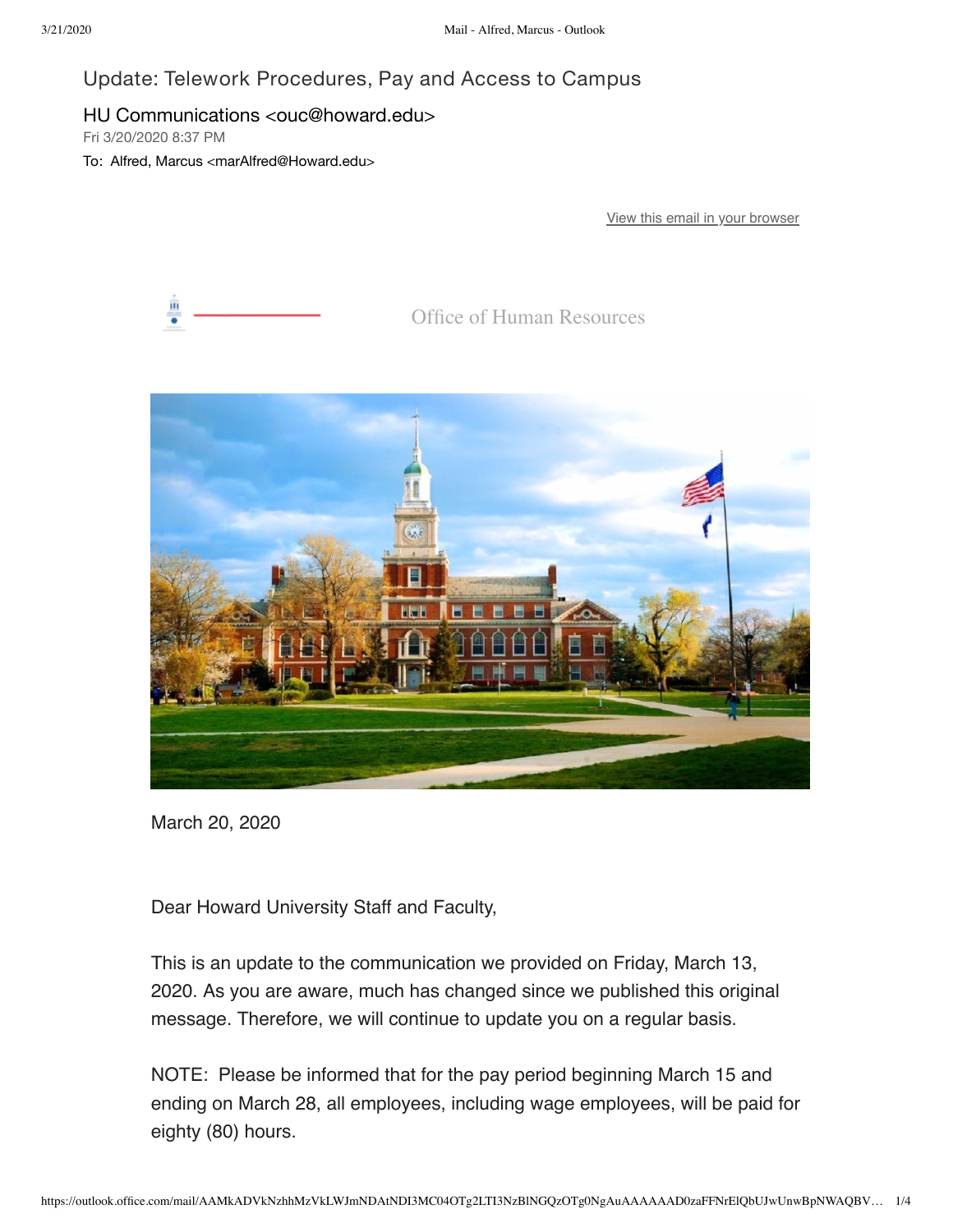#### 3/21/2020 Mail - Alfred, Marcus - Outlook

However, if you are a **wage employee**, for the pay period ending March 14, 2020, you will be paid for actual hours worked between March 1 and March 14, 2020. You will be paid for this time period on Friday, March 27, 2020.

Providing a healthy and safe workplace continues to be a top priority for Howard University particularly during this complex, COVID-19 outbreak and spread. As we announced, we are implementing an Emergency Telework Procedure to maintain business continuity as our students continue their semester in a virtual learning environment. This is an emergency procedure that will take effect on Monday, March 23, 2020 and will be re-assessed and updated on Friday, March 27, 2020.

**NOTE: Based on our emergency teleworking arrangement and the required social distancing, we need to limit staff on campus. Therefore, we will provide you with the opportunity to retrieve necessary items from campus over this weekend (Saturday and Sunday) March 21 and 22 between the hours of 9 a.m. and 5 p.m. by requesting and gaining approval from your manager, your Dean or Cabinet leader. Again, please practice social distancing.**

#### **Eligibility**

This procedure will be in effect for **regular full-time and part-time, nonfaculty, non-essential and non-student employees.** 

## **Emergency Telework Procedure**

Beginning Monday, March 23, the university is moving to a virtual learning environment for our students and, subsequently operating within an emergency telework environment. These important steps are being implemented to minimize the possible transmission of COVID-19 and promote the best practice of social distancing. In support of the fluidity surrounding efforts to combat the COVID-19, we are encouraging telework for non-essential Staff for an extended period to be communicated by the University.

# **NOTE: Those staff who are designated as essential will be directed by your manager as to when, where and how you are to access campus to perform your duties and responsibilities.**

We are working on tried and true teleworking tips on how to be productive in this new model. We will provide these tips as they become available. In order to transition to remote work, please work with your managers to ensure access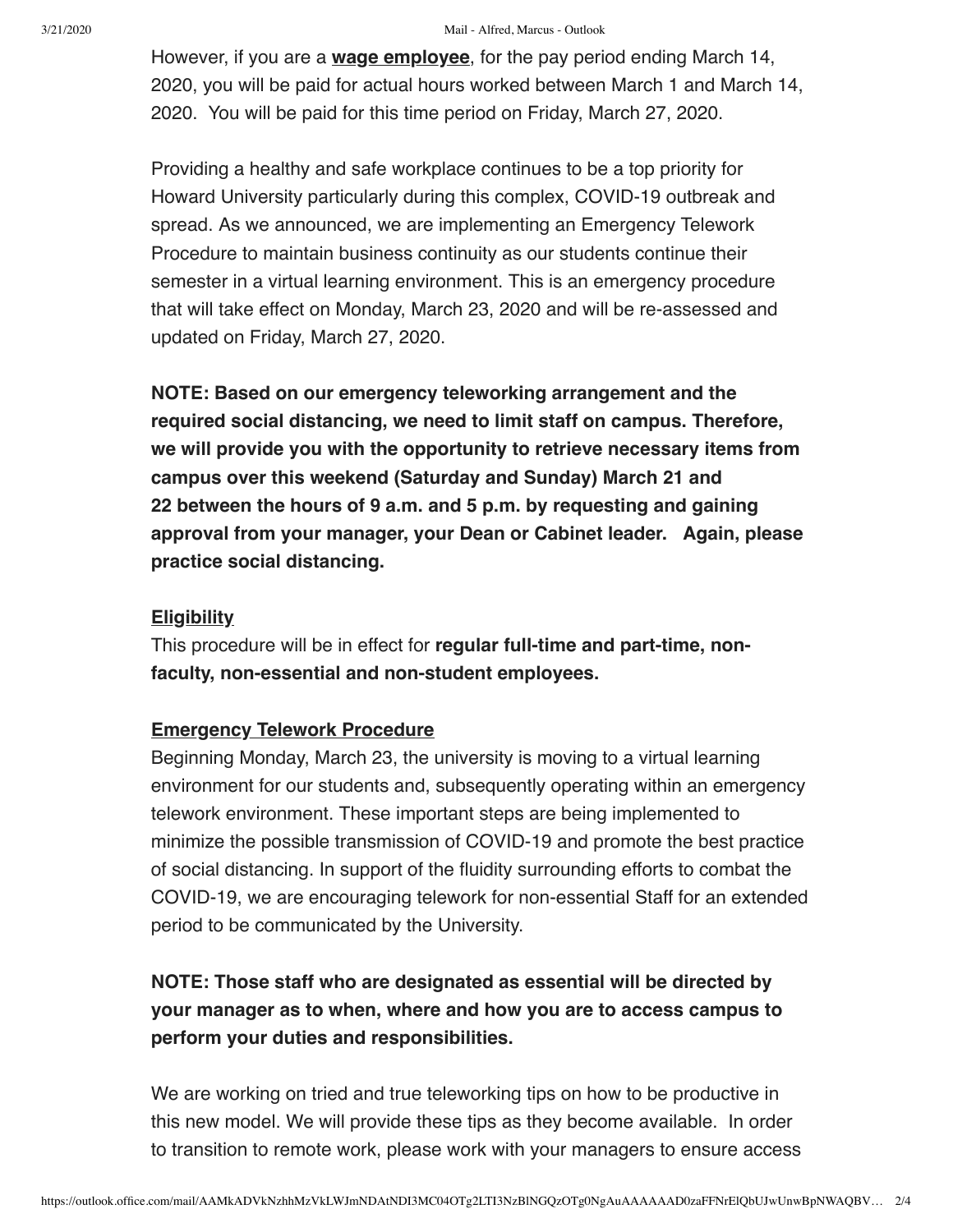## **Essential items include:**

- Laptop
- Email Access
- Data Connectivity
- Call Forwarding
- Essential Documents
- Database Access

ETS has provided guidance on [Establishing Remote Access](https://nam04.safelinks.protection.outlook.com/?url=https%3A%2F%2Fhoward.us3.list-manage.com%2Ftrack%2Fclick%3Fu%3Dda96b3e11d604fc7332653c0e%26id%3D078e8351bd%26e%3D0058eb68db&data=02%7C01%7CmarAlfred%40Howard.edu%7Ca4d62d8cd24a40e1b1d908d7cd300ced%7C02ac0c07b75f46bf9b133630ba94bb69%7C0%7C0%7C637203478567085681&sdata=LgtExc1G%2FPuuEXFjYofCh%2B1FRAdEoAZbuxLxOQ5WlG4%3D&reserved=0) which can be viewed this link.

## **Telecommuting Guidelines**

- Telecommuters are expected to adhere to University rules, regulations, policies and procedures regarding security and confidentiality.
- Telework must take place during Howard University operating hours in accordance with the **Howard University Employee Handbook**. All exceptions must be approved in writing by managers.
- You are required to be available during telecommute hours to supervisors, co-workers and others for HU business. This includes frequents checking and responding to any voicemails, Skype messages, phone calls, and/or email messages.
- Complying with any other office requirements, such as changing voicemail messages to include instruction on how you may be reached during established work hours, etc.
- Ensuring that appropriate time is entered into the University's time and attendance system or timely reporting time and attendance to his/her supervisor or manager.
- Managers may implement additional telework parameters at their discretion with 24 hour written notice to the employee.
- Managers are responsible for ensuring staff accountability for hours worked and determining if work output is acceptable for hours worked.
- Leadership reserves the right to edit, adapt or terminate this procedure at any time.

# **NOTE: Implementation of any future telework procedures will be at the discretion of the University.**

**Leave**